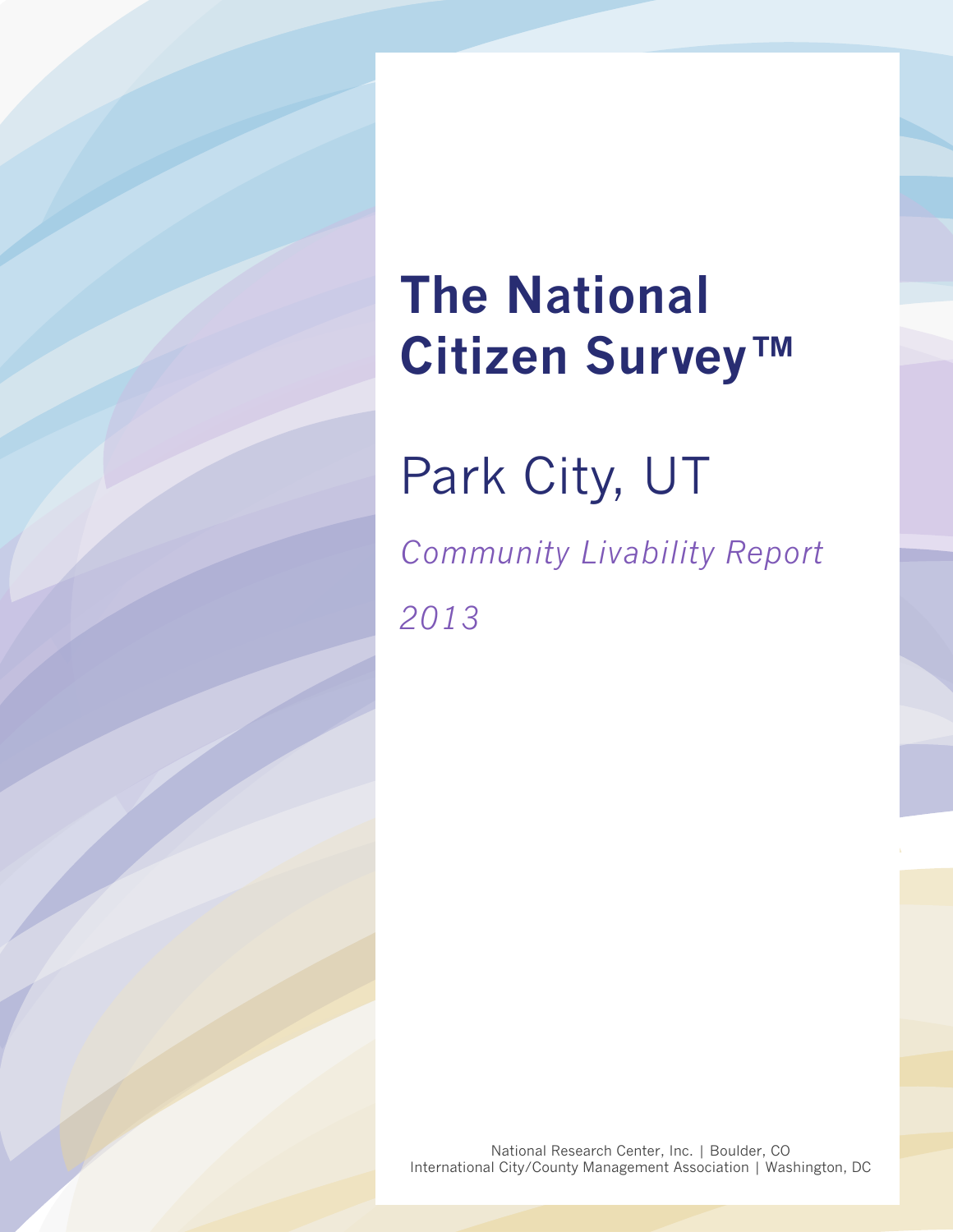## **Contents**

The National Citizen Survey™ © 2012-2013 National Research Center, Inc.

National Research Center, Inc. International City/County Management Association 2955 Valmont Road, Suite 300 777 North Capitol Street NE, Suite 500 Boulder, CO 80301 Washington, DC 20002<br>www.n.r.c.com • 303.444.7863 www.icma.org • 202.289.IC www.icma.org • 202-289-ICMA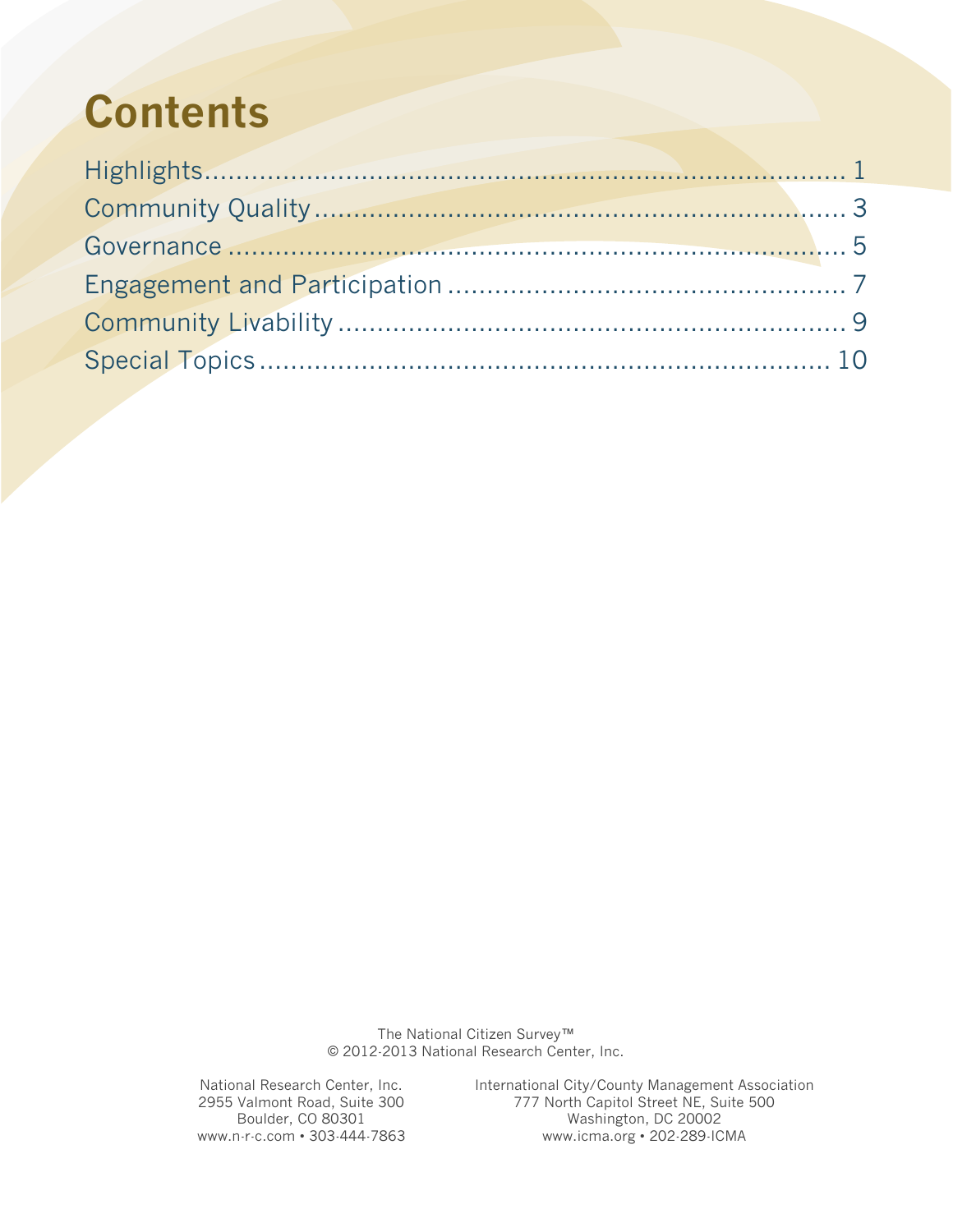# <span id="page-2-0"></span>**Highlights**

The National Citizen Survey™ (The NCS) report is about the "livability" of Park City. The phrase "livable community" is used here to evoke a place that is not simply habitable but that is desirable. It is not only where people do live, but where they want to live.

The NCS is a collaborative effort between National Research Center, Inc. (NRC) and the International City/County Management Association (ICMA). Survey results may be used by staff, elected officials and other stakeholders for community planning and resource allocation, program improvement and policy making.

Great communities comprise partnerships of the government, private sector, community-based organizations and residents, all sharing one place. The NCS captures residents' opinions about the community and local governance as well as residents' own contributions across eight aspects of the community: Safety, Mobility, Natural Environment, Built Environment, Economy, Recreation and Wellness, Education and Enrichment and Community Engagement.

The NCS Community Livability report for Park City provides the opinions of a representative sample of residents about community quality of life, service delivery, community participation and unique issues of local interest. Community stakeholders will need to leverage their strengths to address the challenges to ensure Park City remains an attractive, livable community for current and future generations.

An additional report, Trends over Time, has been provided under separate cover as well as the Technical Appendices, which contains survey methods and detailed benchmarking results.

### **Park City is a great place to live**

Anyone who visits Park City, or is drawn to live there, appreciates its natural beauty. Residents work to sustain that beauty by recycling, conserving water and making their homes more energy efficient. Ratings for open space, preservation of the natural environment, the appearance of the community and its air quality were almost unanimously positive and when compared to other places, residents of Park City overwhelmingly thought highly of their neighborhoods, the community as a place to live and raise children and even as a place to retire. The image of the community among residents was as pristine as the city itself. Sealing the deal was a sense of safety in Park City that



helped to define the local quality of life. Residents felt safe everywhere and gave strong ratings to crime prevention and to police, fire fighters and emergency medical personnel. These ratings have held steady since 2011. Traffic enforcement ratings improved since 2011.

A minor caution comes in the rating for sense of community. It remains higher than in other communities across the country, but has declined since 2011.

### **Parks and recreation opportunities, services and resident engagement are engines of quality in Park City**

For almost every aspect of the community's Recreation and Wellness – in the areas of overall community quality, governance and participation – 9 in 10 residents gave "excellent" or "good" ratings, indicated intensive use of services or extraordinarily positive outcomes. Residents admired their recreation and fitness opportunities, the parks, recreation centers and programs and they regularly used the parks and recreation centers. Residents also reported eating well and being healthy. Noticeably lower ratings were given to health care and preventive health services, which are areas that can support the healthy lifestyles of residents, but still, these ratings were rated as "good" or better by at least two in three residents.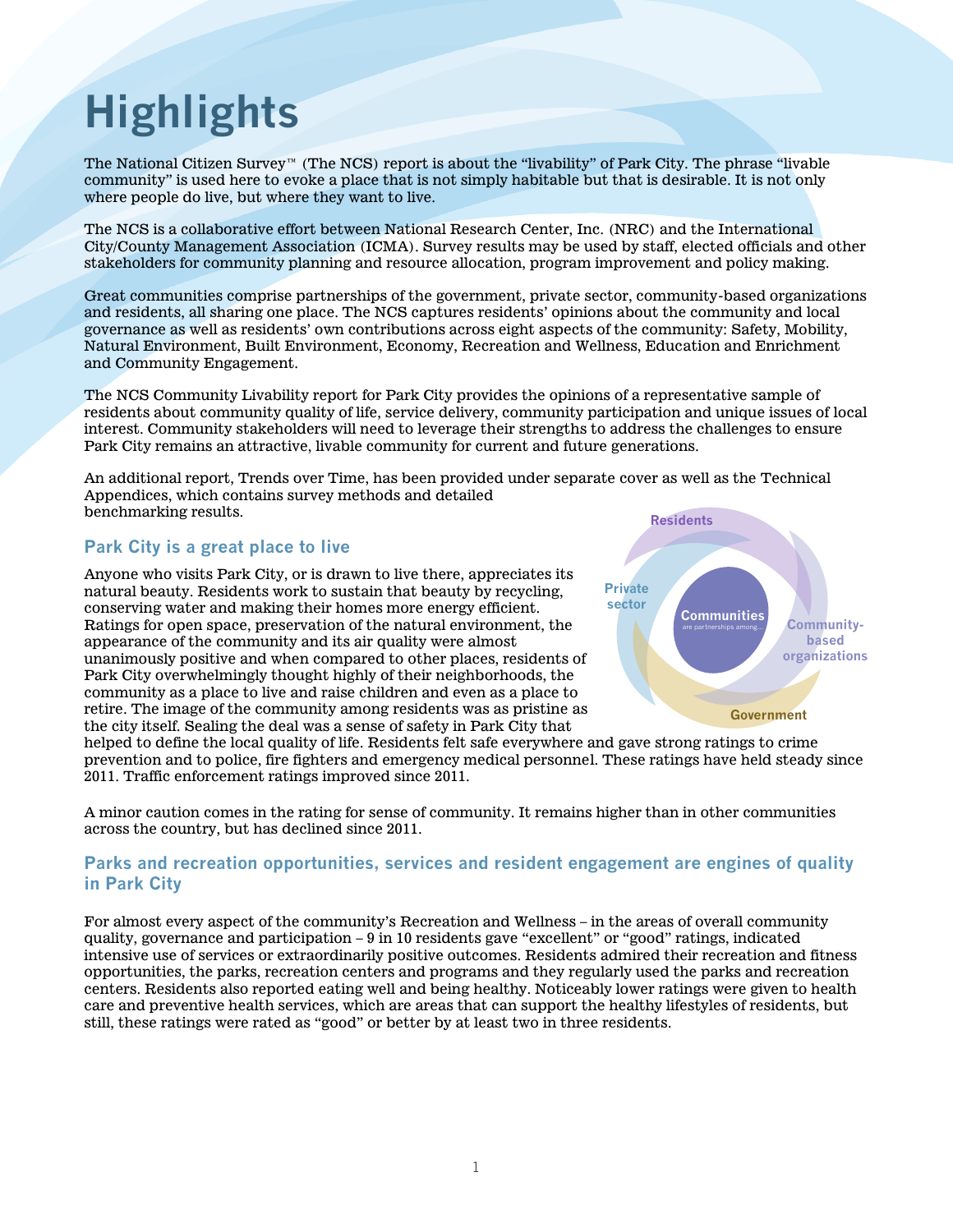### **Alternate modes of mobility anchored the strong ratings of the built environment while affordable housing lagged**

Beyond its natural endowments, the community must support its Built Environment – transportation; housing; human-constructed infrastructure, like sewer and lighting; snow removal, code enforcement; and even cable television and Internet connection. Ratings of city services and infrastructure were strong. Ratings for ease of travel by bicycle and walking and ratings for walking paths were better in Park City than in other places. Travel by car and traffic flow did not receive remarkably strong ratings and ratings for travel by car fell since 2011. However, ratings for travel by bicycle declined, too, though ratings remained higher than in comparison areas. Like affordable housing, traffic issues represent traditional problems for attractive locales.



While the cost of housing (relative to household income) did not burden residents in Park City as much as it burdened residents elsewhere – and the percent of residents paying "too much" for housing decreased since 2011 – residents did not give strong ratings to availability of affordable housing or to the variety of housing options in Park City.

### **Public trust provides an important foundation for resident support of city actions and should be tended to ensure its strength**

The natural environment may be a "given," but the sustenance of the environment and the work of humans to enhance it require good governance. Local governments cannot succeed without the "hearts and minds" of their residents, so how locals view the integrity of their leaders and the direction their community is moving has a meaningful impact on whether a city can work. At least two in three residents valued the direction the community was moving, the honesty of its leaders, leaders' dedication to operate in the best interest of Park City and residents believed they were getting good service value for the taxes they paid. Seven in 10 residents felt that the City welcomes resident involvement, a higher percentage than is found in other places, and 8 in 10 thought highly of the services the City delivers.

While these ratings have held strong since 2011, showing no meaningful change over time, the characteristics measured are important enough to the continued success of Park City that it is worthwhile for leaders to pay attention to Park City's considerably strong public trust.

The chart below identifies strengths and challenges for Park City and community residents and leaders are encouraged to draw their own conclusions.



\* Most important to overall quality of life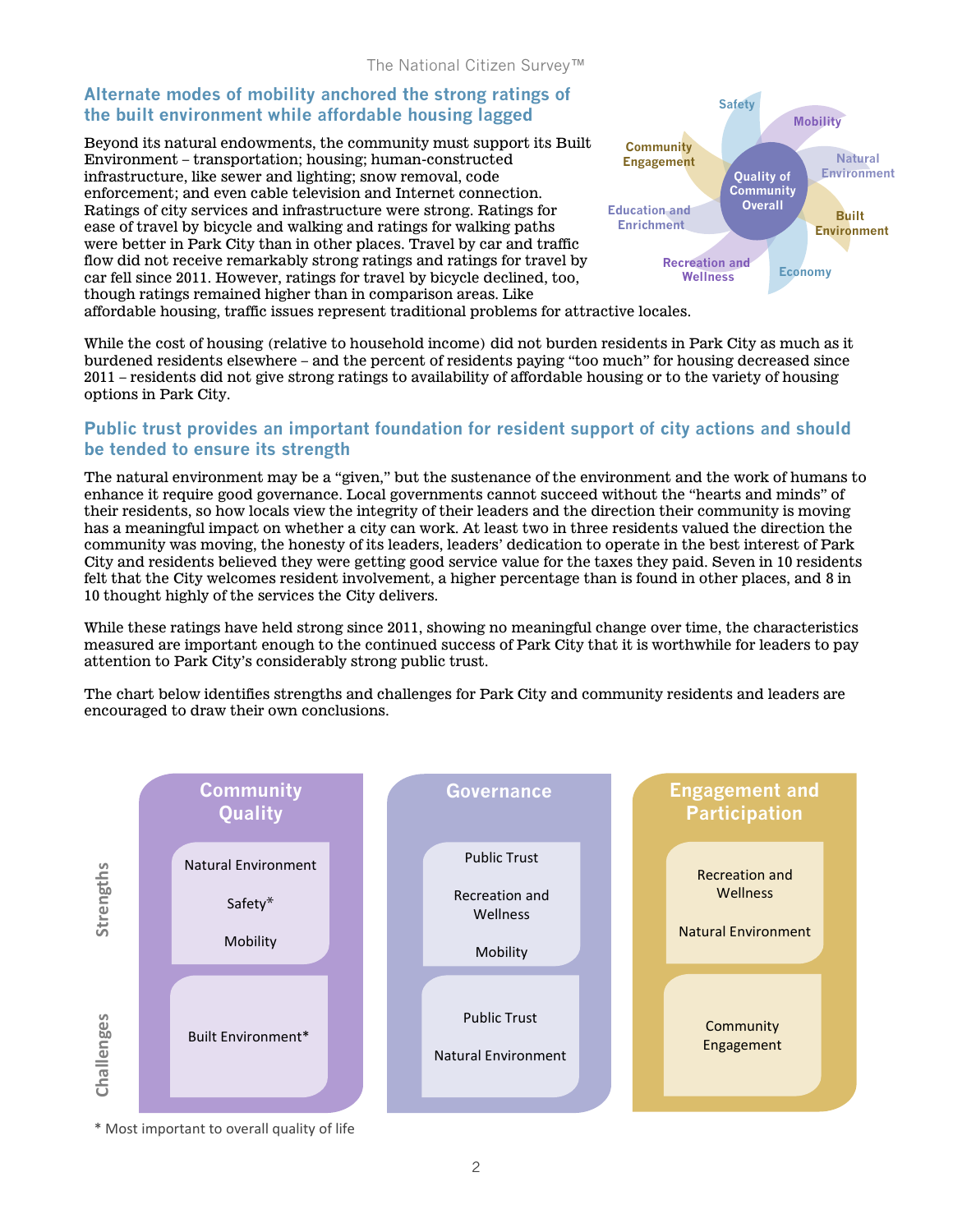## <span id="page-4-0"></span>**Community Quality**

### *What makes a community livable, attractive and a place where people want to be?*

Overall quality of community life represents the natural ambience, services and amenities that make for an attractive community. How residents rate their overall quality of life is an indicator of the overall health of a community. In the case of Park City, 9 in 10 residents rated their overall quality of life as "excellent" or "good." In particular, the image and appearance of the community, its neighborhoods and the community as a place to live were appreciated by 9 in 10 residents, too. More than three-quarters of residents gave "excellent" or "good" ratings to Park City as a place to raise children or to retire. All of these major dimensions of quality of life were rated above typical ratings seen in other communities across the U.S.

Delving deeper into Community Quality, survey respondents rated over 40 features of the community within the eight dimensions of Community Livability. As might be expected, ratings for the Natural Environment and Recreation and Wellness were extraordinarily high.



Equally strong ratings were given to Safety, Mobility (though stronger ratings went to alternative modes like bus, bike and walking than to car) and Community Engagement (volunteer, cultural opportunities and social events).

The overall economic health of Park City was given positive ratings by four in five residents. Three in fours residents felt that Park City's downtown was vibrant and that Park City was a good place to work. Shopping opportunities received strong ratings, even higher in 2013 than in 2011.

Resident ratings of Park City's culture, arts and music activities improved since 2011; welcome news for a vacation destination.

The broad area of Park City's Built Environment contained the only community features thought of less positively than across the

country; affordable housing and the variety of housing options were not seen positively by a majority of Park City residents. Lower ratings in these areas, along with traffic flow and public parking tend to be the "curses" of successful places.

### *Percent rating positively (e.g., excellent/good)* Comparison to national benchmark

## Higher Similar Lower Not available

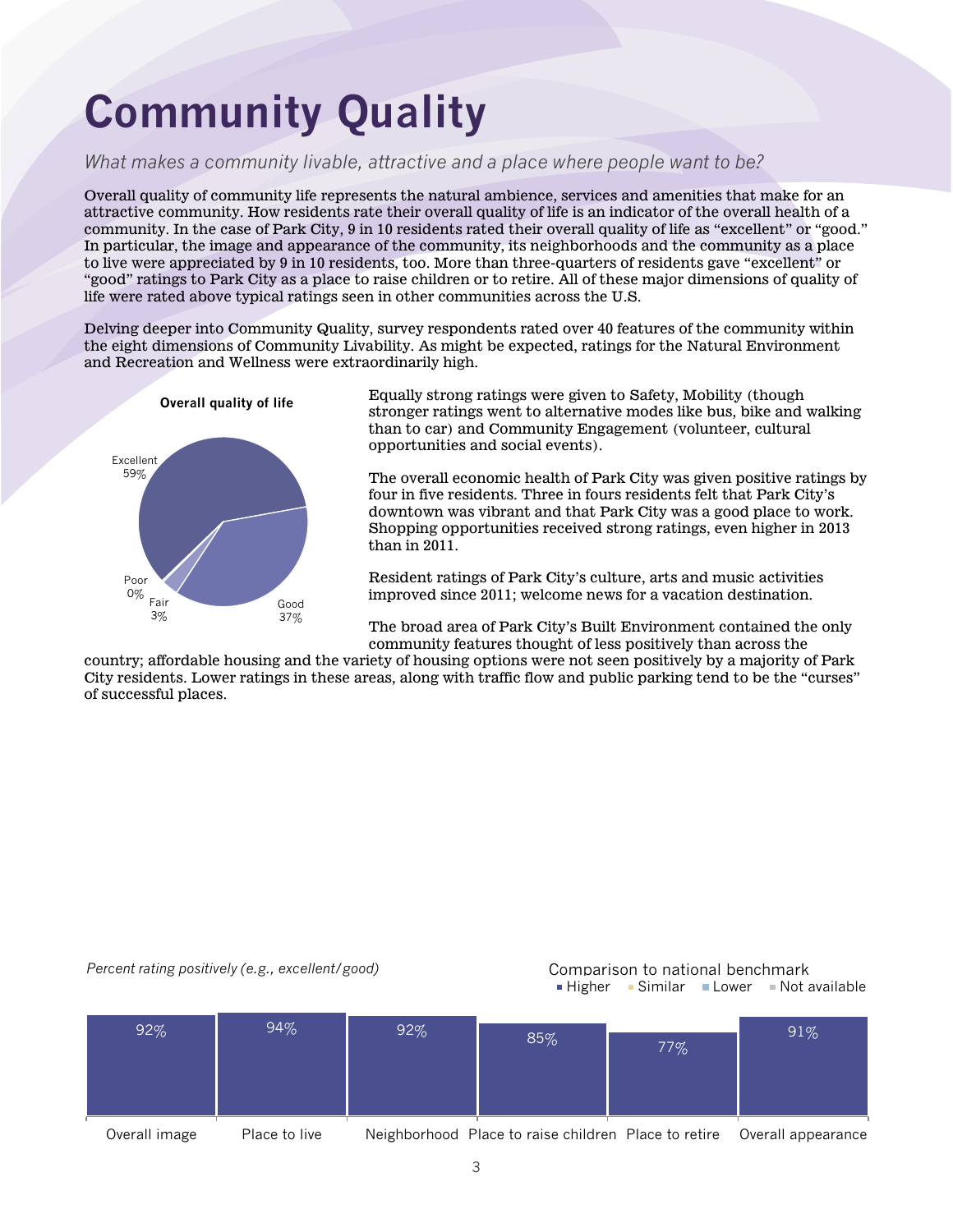### Figure 1: Aspects of Community Quality

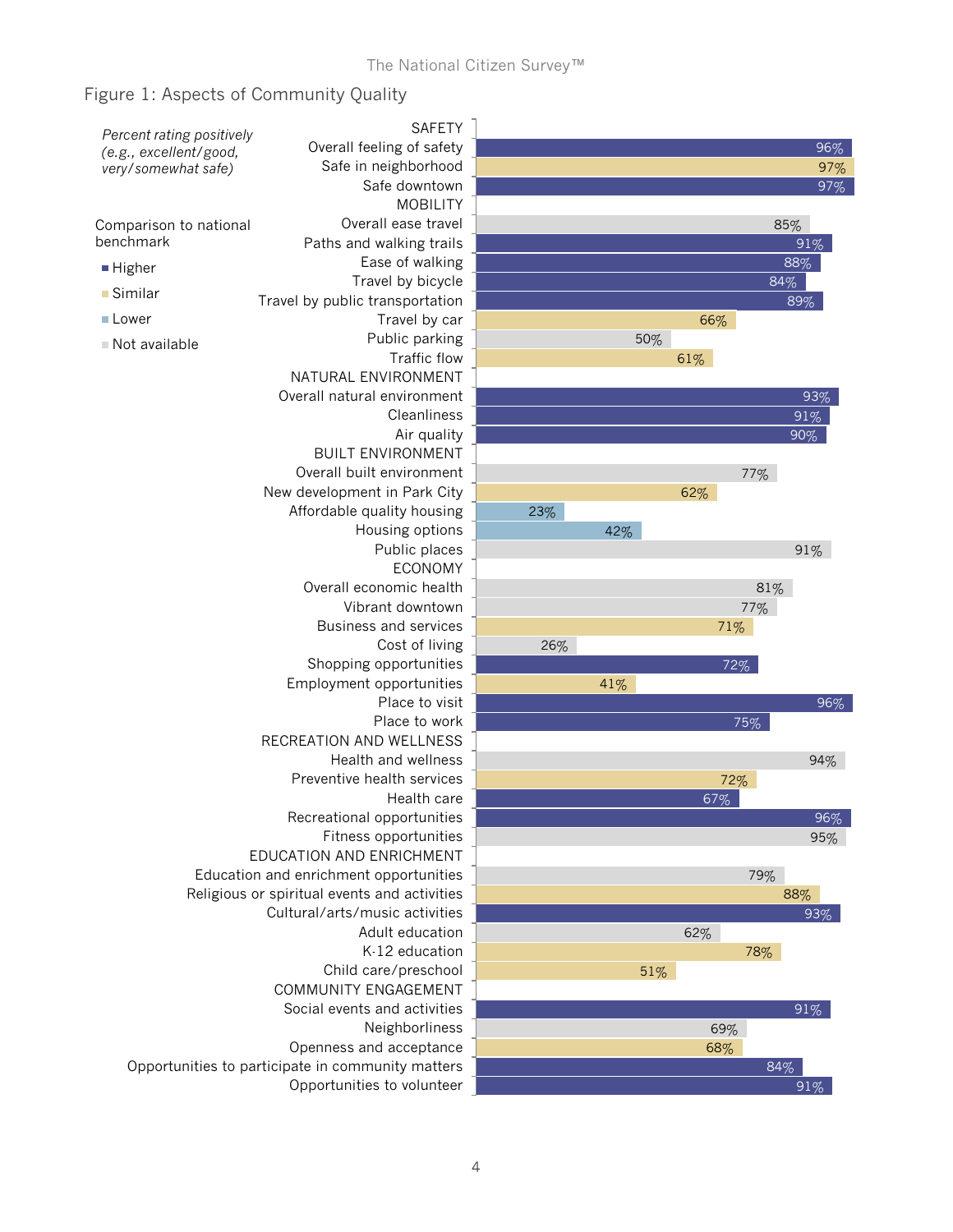## <span id="page-6-0"></span>**Governance**

### *How well does the government of Park City meet the needs and expectations of its residents?*

The overall quality of the services provided by Park City as well as the trust that residents place in City leaders are key components of a livable community. Overall City services were appreciated by more than four in five residents. Other broad government performance areas, like the direction of the City, value for taxes paid, customer service by City employees and overall service quality, were similar to the views of residents across the country and appreciated by at least two in three residents. A particularly strong rating was given to welcoming citizen involvement.

Survey respondents also rated 30 individual services and amenities available in Park City. In general, local service evaluations were similar to resident ratings of local service quality nationwide. Highlights were in the areas of Mobility and Recreation and Wellness. Mobility strengths included street lighting, snow removal and bus/transit services. Parks, recreation programs and centers and health services all received ratings above those observed nationwide, and all at least held steady since 2011. Ratings for street repair and traffic enforcement improved since 2011 and were similar to nationwide resident ratings. Ratings for services related to Safety held strong over the two administrations of the survey.

Quality ratings for services in the area of the Natural Environment showed a decline since 2011 for recycling and a noticeably low rating for water, which was the same as in 2011.

Public works and infrastructure services, under the area of the Built Environment, remained within ranges seen in other places and held steady since 2011.



**Overall quality of services**

Public library and public information service ratings remained strong.

*Percent rating positively (e.g., excellent/good)* Comparison to national benchmark

 $\blacksquare$  Higher  $\blacksquare$  Similar  $\blacksquare$  Lower  $\blacksquare$  Not available

|                          |                      |         |         |                                                     |                 |                           | 83%                 |                                |
|--------------------------|----------------------|---------|---------|-----------------------------------------------------|-----------------|---------------------------|---------------------|--------------------------------|
| 66%                      | 64%                  | 73%     | 66%     | 66%                                                 | 66%             |                           |                     |                                |
|                          |                      |         |         |                                                     |                 | 56%                       |                     | 43%                            |
|                          |                      |         |         |                                                     |                 |                           |                     |                                |
|                          |                      |         |         |                                                     |                 |                           |                     |                                |
| Value of<br>services for | Overall<br>direction | citizen | in City | Welcoming Confidence Acting in the<br>best interest | Being<br>honest | Treating all<br>residents | Customer<br>service | <b>Services</b><br>provided by |
| taxes paid               |                      |         |         | involvement government of Park City                 |                 | fairly                    |                     | the Federal                    |
|                          |                      |         |         |                                                     |                 |                           |                     | Government                     |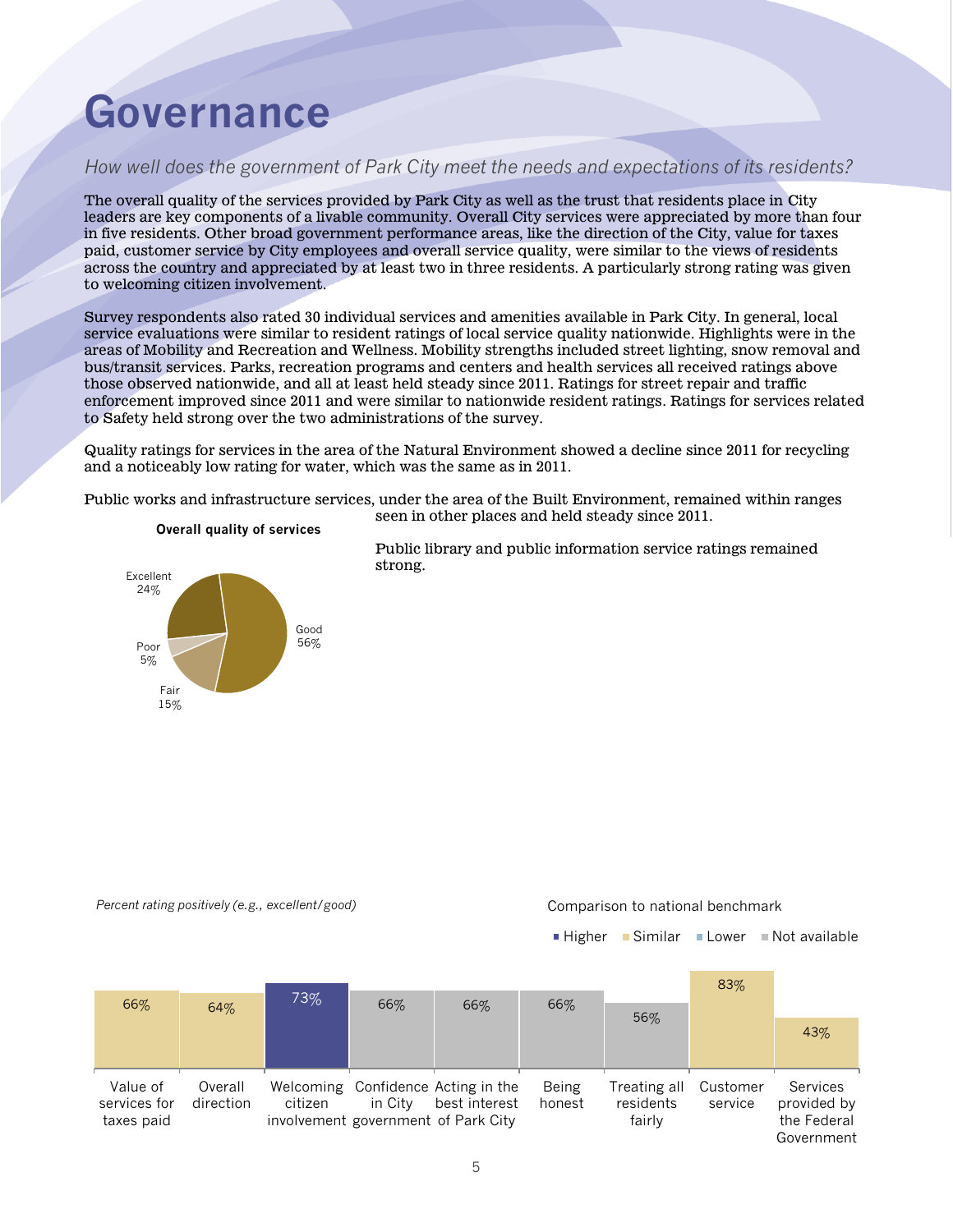### Figure 2: Aspects of Governance

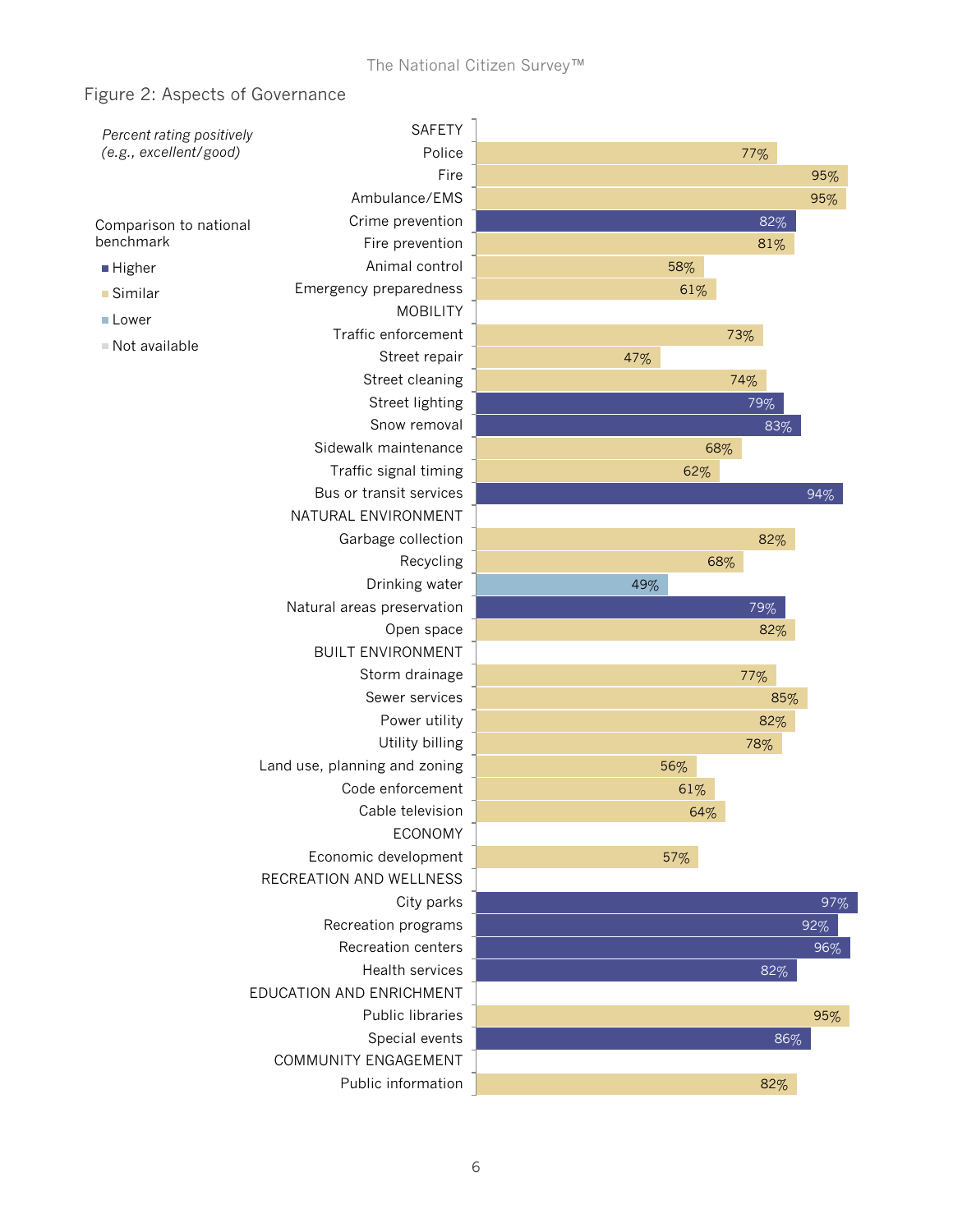## <span id="page-8-0"></span>**Engagement and Participation**

### *Are the residents of Park City connected to the community and each other?*

The connections and trust among residents, government, businesses and other organizations help to create a sense of community; a shared sense of membership, belonging and history. Park City residents described the city's sense of community more positively than did residents of other communities, this despite a decline since 2011. Roughly one in two residents reported contact with the City within the past year, much like the rates of contact across the country. The attraction of the city remained undiminished with about 9 in 10 Park City residents indicating they would recommend it as a place to live and planned to remain in the city for the coming five years at levels similar to those seen in national survey results.

The survey included over 30 activities and behaviors in which respondents indicated how often they participated or performed each, if at all. Clearly, Park City residents thrived in a recreation-centric environment. They gave high ratings to their own health and activity levels and they used recreation centers more often than did residents in other locales. In terms of Mobility, there was a lot of carpooling and use of other alternative modes of travel. Many residents recycled, had conserved water and improved their dwellings with energy efficiency upgrades.

Large numbers of residents attended city-sponsored events. Political engagement was not rampant in Park City, however. Less than one in three residents had campaigned for an issue, cause or candidate; contacted a Park City elected official; or watched a local public meeting on television. Still, four in five read or watched the local news.

![](_page_8_Figure_5.jpeg)

While cost of living was not considered to be a strength by many in Park City, fewer residents than elsewhere paid more than 30% of their household income to their housing costs.

![](_page_8_Figure_7.jpeg)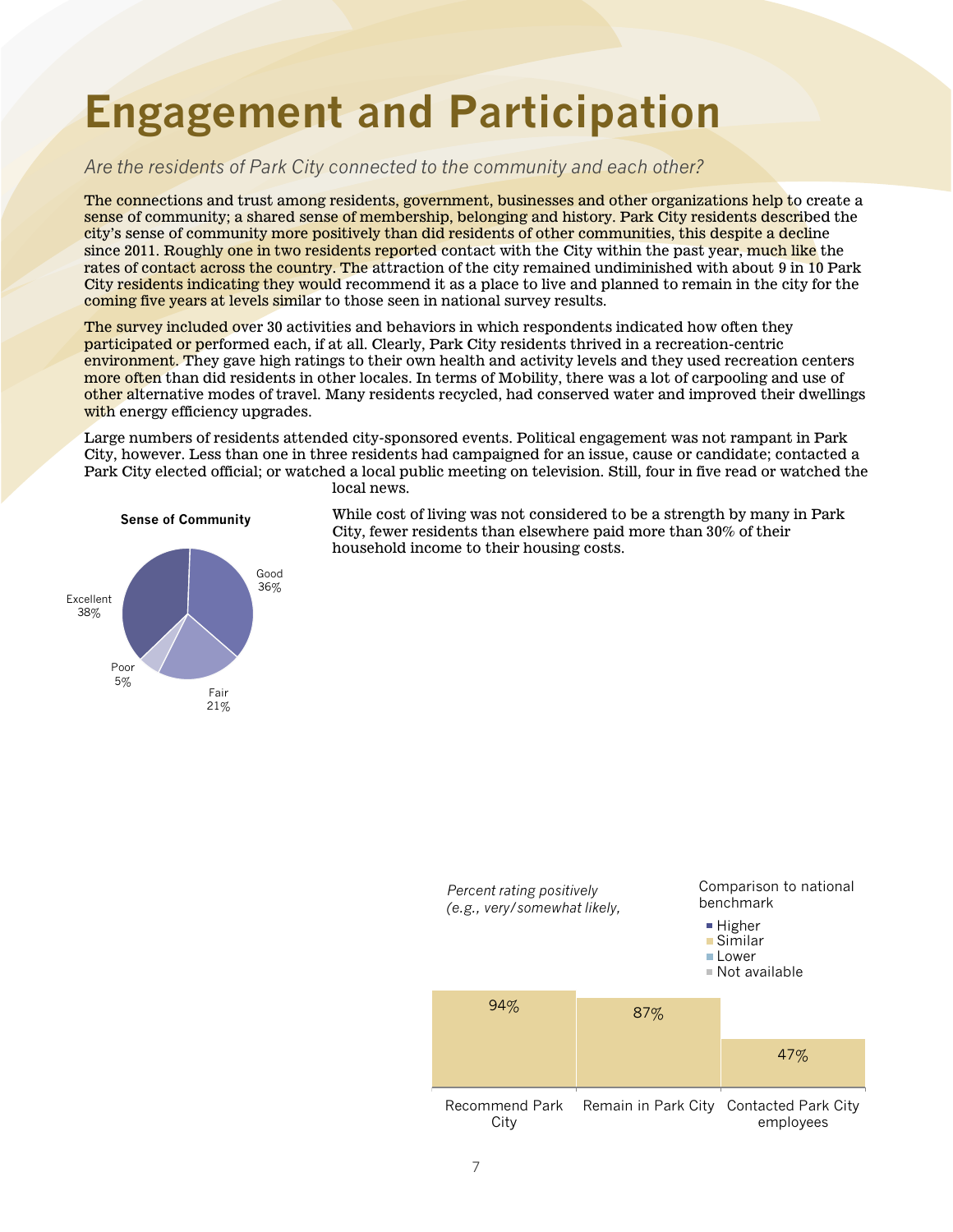### The National Citizen Survey™

| Percent rating positively           | <b>SAFETY</b>                                          |     |     |     |     |
|-------------------------------------|--------------------------------------------------------|-----|-----|-----|-----|
| (e.g., yes, more than               | Stocked supplies for an emergency                      |     | 20% |     |     |
| once a month,<br>always/sometimes)  | Reported a crime                                       |     |     |     |     |
|                                     | Was the victim of a crime                              | 13% |     |     |     |
|                                     | <b>MOBILITY</b>                                        |     |     |     |     |
|                                     | Used public transportation instead of driving          |     |     |     |     |
|                                     | Carpooled instead of driving alone                     |     |     |     |     |
| Comparison to<br>national benchmark | Walked or biked instead of driving                     |     |     |     |     |
| ■ Higher                            | NATURAL ENVIRONMENT                                    |     |     |     |     |
| ■ Similar                           | Conserved water                                        |     |     |     |     |
| ■ Lower                             | Made home more energy efficient                        |     |     |     |     |
| Not available                       | Recycled at home                                       |     |     |     |     |
|                                     | <b>BUILT ENVIRONMENT</b>                               |     |     |     |     |
|                                     | Observed a code violation                              |     |     |     | 43% |
|                                     | Housing costs 30% or more of income                    |     | 21% |     |     |
|                                     | <b>ECONOMY</b>                                         |     |     |     |     |
|                                     | Purchased goods or services in Park City               |     |     |     |     |
|                                     | Ecomony will have positive impact on income            |     |     | 34% |     |
|                                     | Work in Park City                                      |     |     |     |     |
|                                     | RECREATION AND WELLNESS                                |     |     |     |     |
|                                     | Used Park City recreation centers                      |     |     |     |     |
|                                     | Visited a City park                                    |     |     |     |     |
|                                     | Ate 5 portions of fruits and vegetables                |     |     |     |     |
|                                     | Participated in moderate or vigorous physical activity |     |     |     |     |
|                                     | In excellent or very good health                       |     |     |     |     |
|                                     | EDUCATION AND ENRICHMENT                               |     |     |     |     |
|                                     | Used Park City public libraries                        |     |     |     |     |
|                                     | Participated in religious or spiritual activities      |     |     | 36% |     |
|                                     | Attended a City-sponsored event                        |     |     |     |     |
|                                     | COMMUNITY ENGAGEMENT                                   |     |     |     |     |
|                                     | Campaigned for an issue, cause or candidate            |     |     | 31% |     |
|                                     | Contacted Park City elected officials                  |     | 28% |     |     |
|                                     | Volunteered                                            |     |     |     |     |
|                                     | Participated in a club                                 |     |     | 36% |     |
|                                     | Talked to or visited with neighbors                    |     |     |     | 45% |
|                                     | Done a favor for a neighbor                            |     |     |     |     |
|                                     | Attended a local public meeting                        |     |     | 37% |     |
|                                     | 13%                                                    |     |     |     |     |
|                                     | Read or watched local news                             |     |     |     |     |
|                                     | Voted in local elections                               |     |     |     |     |

77%

63%

92%

98%

99% 93% 90%

89%

87%

87%

74%

74%

61%

80%

85%

79%

83%

83%

52%

### Figure 3: Aspects of Engagement and Participation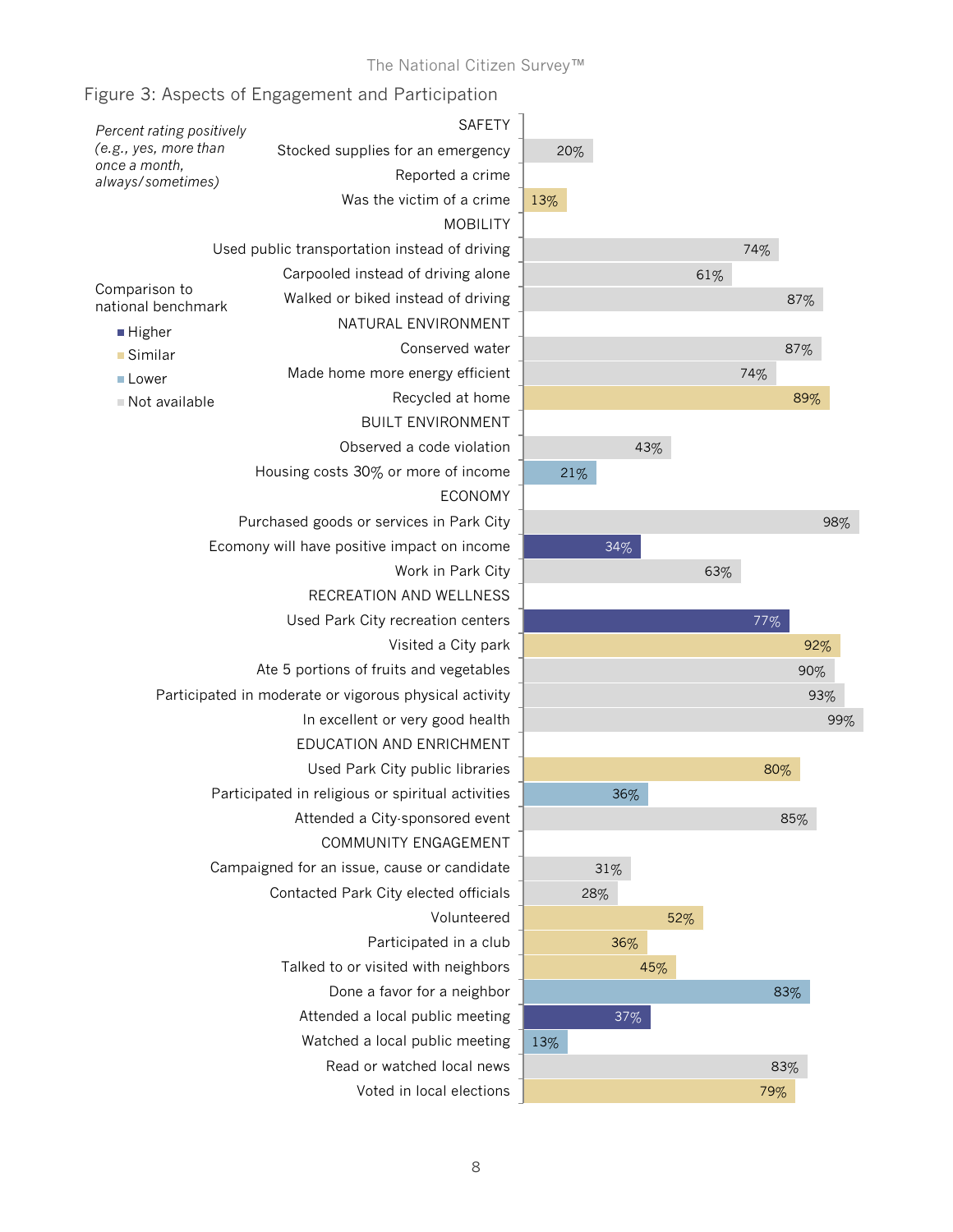## <span id="page-10-0"></span>**Community Livability**

### *Which aspects of Community Livability are most influential to residents' quality of life?*

By knowing what resonates most with residents as they rate their quality of life, Park City stakeholders will have a window into the aspects of the City that make their community livable, attractive and a place where people want to be. Residents' ratings for each of the eight aspects of Community Livability – Safety, Mobility, Natural Environment, Built Environment, Economy, Recreation and Wellness, Education and Enrichment and Community Engagement – as well as residents' confidence in City government, the overall quality of services provided by the City and the overall image or reputation of Park City were correlated with resident ratings of overall quality of life. These relationships reveal those aspects of community livability that have the greatest influence on quality of life. This analysis demonstrated that Park City's Image or Reputation, Built Environment and Safety played the biggest roles in how residents assessed their overall quality of life. Image or Reputation and Safety were rated more positively than in other communities, while Built Environment is too new of a question to have a comparison to national findings. Increasing affordable and diverse housing may boost views of the city's Built Environment.

![](_page_10_Figure_3.jpeg)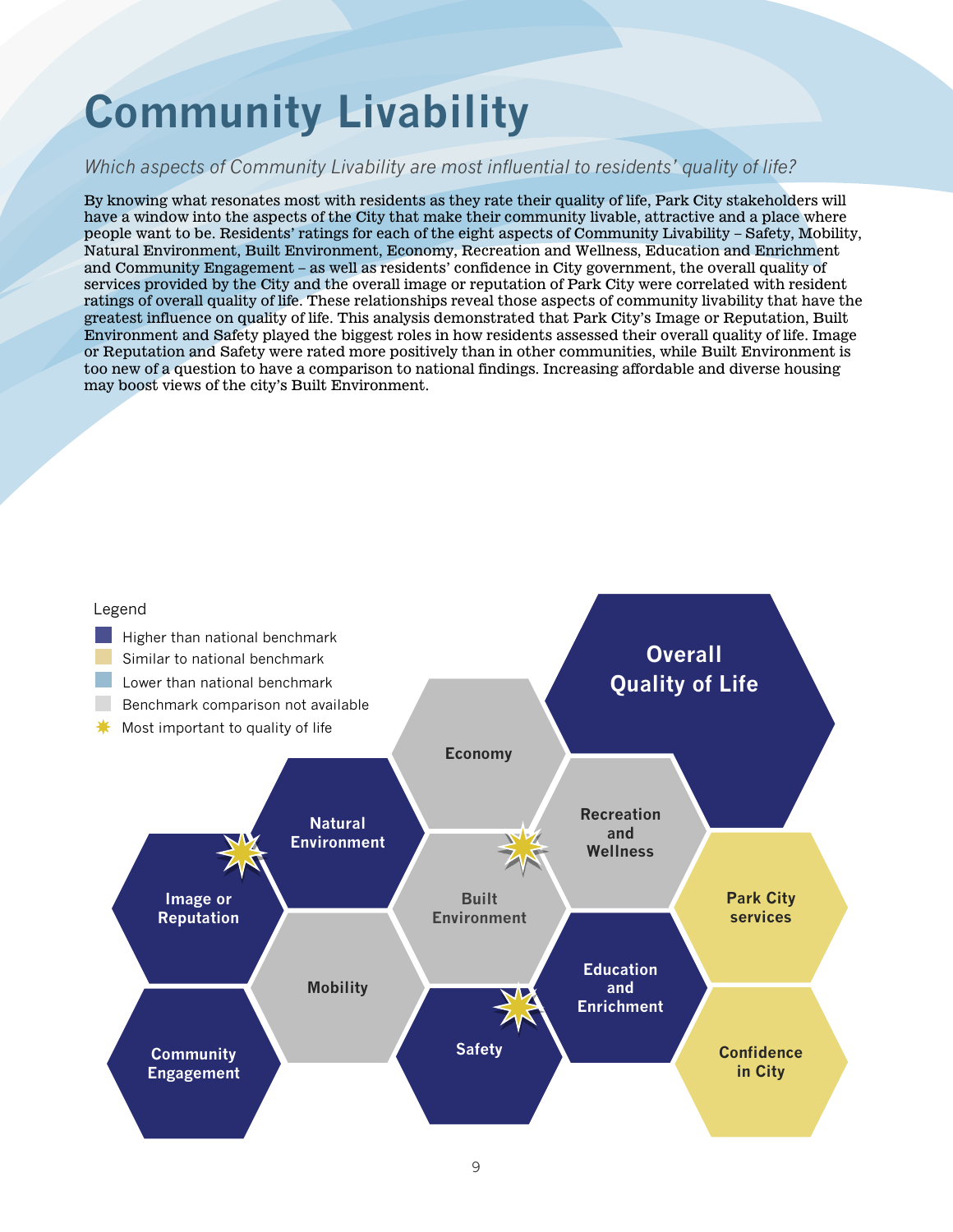## <span id="page-11-0"></span>**Special Topics**

The City of Park City included four questions of special interest on The NCS, all targeting Internet access and providers. Comcast users outnumbered users of other Internet service providers and were, on average, less pleased with the cost of their Comcast Internet service than were other users. Internet speed and reliability were seen as "good" or better by about two-thirds of respondents, while just one-third said the same of the cost of Internet service. While half of residents described high-speed Internet access as an "essential" aspect of quality of life, few "strongly agreed" that they would be willing to pay more, likely because of feeling that the cost already was too high. There was more enthusiasm around the City having a hand in funding the exploration of how to increase speeds.

### Figure 4: Question 1

*If you have Internet Access at home, who is your current service provider?*

![](_page_11_Figure_4.jpeg)

### Figure 5: Question 2

*Please rate each of the following aspects of your Internet access at home.*

![](_page_11_Figure_7.jpeg)

### Figure 6: Question 1 Compared with Question 2

|                                                            | If you have Internet access at home, who is your<br>current service provider? |         |                        |         |  |
|------------------------------------------------------------|-------------------------------------------------------------------------------|---------|------------------------|---------|--|
| Please rate each of the following aspects of your Internet |                                                                               |         | Other Internet service |         |  |
| access at home: (Percent rating as "excellent" or "good"). | CenturyLink                                                                   | Comcast | provider               | Overall |  |
| Speed                                                      | 63%                                                                           | 75%     | 74%                    | 72%     |  |
| Reliability                                                | 67%                                                                           | 63%     | 64%                    | 64%     |  |
| Cost                                                       | 46%                                                                           | 23%     | 68%                    | 35%     |  |